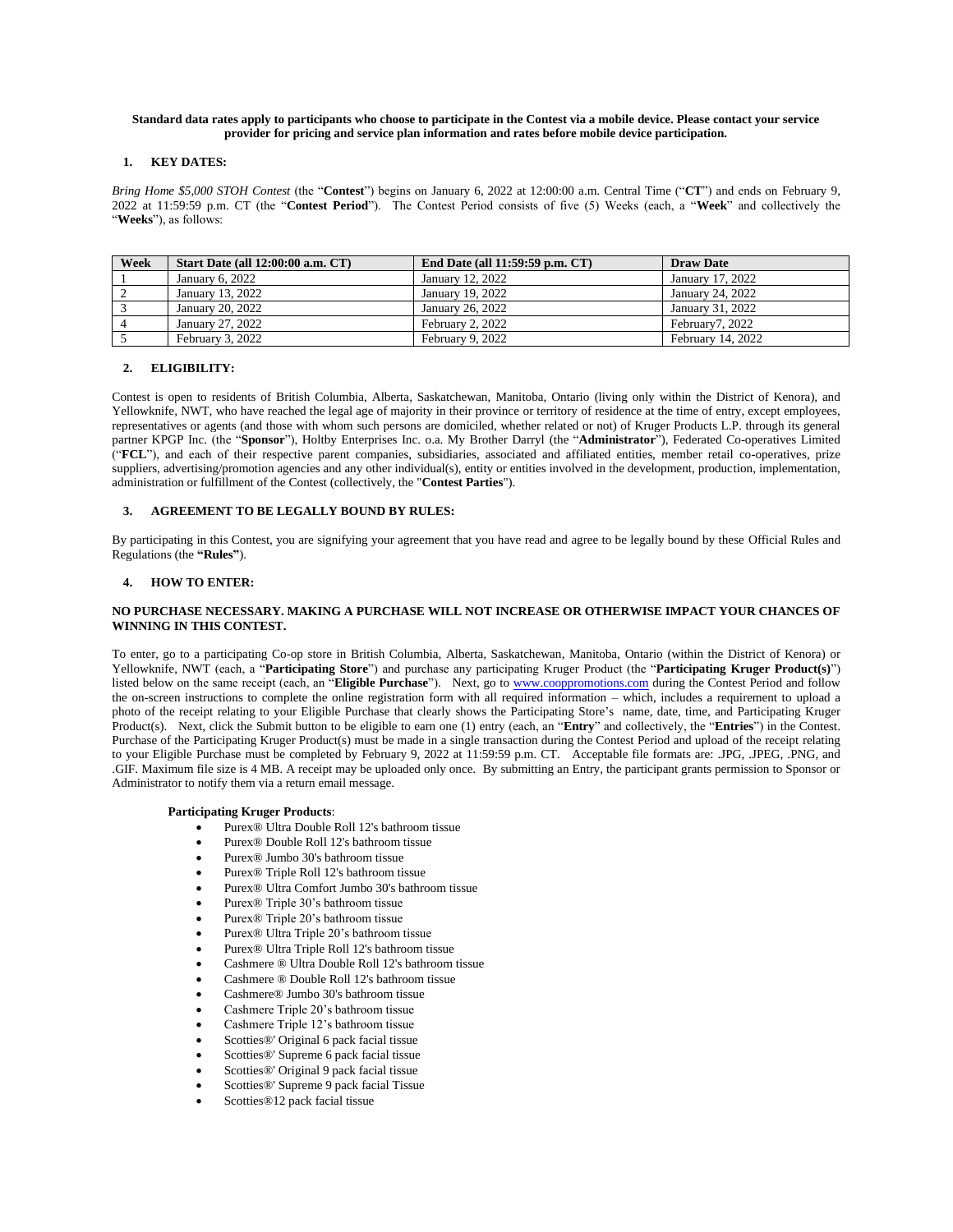- Scotties 'To Go' facial tissue
- SpongeTowels® Ultra PRO Double 6s paper towel
- SpongeTowels® Ultra PRO Double 3s paper towel
- SpongeTowels Ultra PRO 12's paper towel
- SpongeTowels Ultra PRO 2's paper towel
- SpongeTowels® Ultra PRO 6=9 paper towel
- SpongeTowels® Ultra 6s paper towel
- SpongeTowels® Ultra Mega 6's paper towel

*® Registered trademarks of Kruger Products L.P. © 2022 Kruger Products L.P. ®' SCOTTIES is a trade-mark of Kimberly-Clark Worldwide Inc., used under licence.*

• **NO PURCHASE NECESSARY:** To obtain one (1) Entry in the Contest without purchase, print your first name, last name, telephone number and complete mailing address (including postal code) on a plain piece of paper and mail it (in an envelope with sufficient Canadian postage) along with a 25 word or more unique and original essay on "Why you enjoy watching curling with your family?" to: *Holtby Enterprises Inc. c/o My Brother Darryl 20440 Simcoe St, Seagrave, ON, L0C 1G0, Attention: " The Kruger 2021 STOH Bring Home \$5,000"* (the "**Request**"). Upon receipt of a valid Request in accordance with these Rules, you will be eligible to receive one (1) Entry in the Contest per unique and original essay per envelope with sufficient Canadian postage (subject to these Rules). To be eligible, any Request you send must: (i) be received separately in an envelope bearing sufficient postage (i.e. multiple Requests in the same envelope will be void); and (ii) be post-marked during the Contest Period and received prior to the applicable Draw Date.

To be eligible, your Entry (regardless of the method of entry) must be submitted and received in accordance with these Rules. All eligible Entries submitted and received in accordance with these Rules will be entered into the random prize draw.

# **5. ENTRY LIMIT:**

**There is a limit of one (1) Entry per person per receipt during the Contest Period, regardless of the method of entry**. If it is discovered by the Sponsor (using any evidence or other information made available to or otherwise discovered by the Sponsor) that any person has attempted to: (i) obtain more than one (1) Entry per receipt (regardless of the method of entry); and/or (ii) use multiple names, multiple identities, multiple email addresses, any automated, macro, script, robotic or other system(s) or program(s) and/or any other means not in keeping with the Sponsor's interpretation of the letter and spirit of these Rules to enter or otherwise participate in or to disrupt this Contest; then he/she may be disqualified from the Contest in the sole and absolute discretion of the Sponsor. The Contest Parties and Retail Co-op® Food Stores (including Participating Stores) and each of their direct and indirect parent companies, affiliates, subsidiaries, successors, assigns, agents, advisors, franchisees, shareholders, partners, representatives, their advertising, promotion and fulfillment agencies, and each of their respective employees, officers, directors, agents and representatives (collectively, the **"Released Parties"**) are not responsible for, and accept no liability whatsoever in relation to, any late, lost, misdirected, delayed, incomplete or incompatible Entries (all of which are void). An Entry may be rejected if, in the sole and absolute discretion of the Sponsor, the Entry is not submitted and received in accordance with these Rules during the Contest Period.

# **6. VERIFICATION:**

All Entries and entrants are subject to verification at any time and for any reason. The Sponsor reserves the right, in its sole and absolute discretion, to require proof of identity and/or eligibility (in a form acceptable to the Sponsor – including, without limitation, government issued photo identification): (i) for the purposes of verifying an individual's eligibility to participate in this Contest; (ii) for the purposes of verifying the eligibility and/or legitimacy of any Entry and/or other information entered (or purportedly entered) for the purposes of this Contest; and/or (iii) for any other reason the Sponsor deems necessary, in its sole and absolute discretion, for the purposes of administering this Contest in accordance with the Sponsor's interpretation of the letter and spirit of these Rules. Failure to provide such proof to the complete satisfaction of the Sponsor within the timeline specified by the Sponsor may result in disqualification in the sole and absolute discretion of the Sponsor. The sole determinant of the time for the purposes of this Contest will be the official time-keeping device(s) used by the Sponsor.

#### **7. THE PRIZES:**

The following prizes (each, a "**Prize**") are available to be won in this Contest:

**First Prizes**: There will be two (2) Prizes (each a "**First Prize**" or "**Grand Prize**", collectively the "**First Prizes"**) available to be won. The First Prizes consists of a cheque payable in the name of the confirmed winner in the amount of \$5,000 CAD.

**Secondary Prizes**: There will also be five (5) Secondary Prizes (each a "**Secondary Prize**" and collectively the "**Secondary Prizes**") available to be won. Each Secondary Prize consists of a \$1,000 CAD Co-op® Gift Card ("**Gift Card**"). Use of the Gift Card is subject to the terms and conditions of the issuer. There will be one (1) Secondary Prize awarded in relation to each Week in accordance with these Rules.

### **There is a limit of one (1) Secondary Prize per person/household. Secondary Prize winners remain eligible to win the Grand Prize**.

Without limiting the generality of the foregoing, the following general conditions apply to each Prize: (i) Prize must be accepted as awarded and is not transferable, assignable and/or (in the case of the Gift Cards) convertible to cash (except as may be specifically permitted by Sponsor in its sole and absolute discretion); (ii) no substitutions are permitted, except at Sponsor's option; (iii) the costs of everything not expressly and specifically stated above as included in the Prize are the sole and absolute responsibility of the confirmed winner; (iv) if the confirmed winner does not utilize any part(s) of the Prize, then any such part(s) not utilized may, in the sole and absolute discretion of the Sponsor, be forfeited in their entirety and, if forfeited, nothing will be substituted in their place; (v) Sponsor reserves the right at any time to: (a) place reasonable restrictions on the availability or use of the Prize or any component thereof; and (b) substitute the Prize or a component thereof for any reason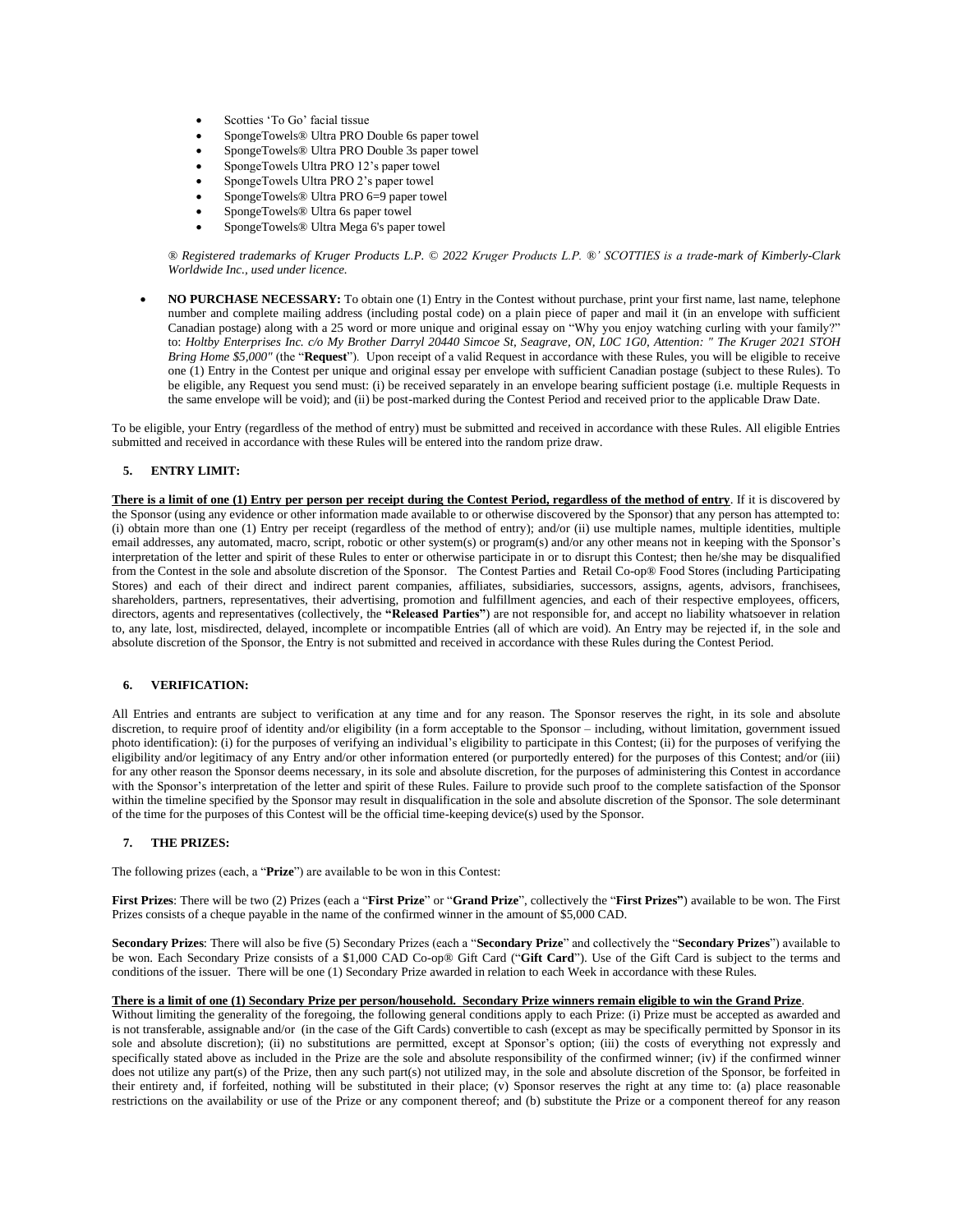with a prize or prize component(s) of equal or greater retail value, including, without limitation, but solely at the Sponsor's sole discretion, a cash award; and (vi) by accepting the Prize, the confirmed winner agrees to waive all recourse against the Sponsor and all of the other Released Parties if the Prize or a component thereof does not prove satisfactory, either in whole or in part.

None of the Released Parties makes any representation or offers any warranty, express or implied, as to the quality or fitness of any Prize awarded in connection with the Contest. To the fullest extent permitted by applicable law, each confirmed winner understands and acknowledges that he or she may not seek reimbursement or pursue any legal or equitable remedy from either the Sponsor or any of the other Released Parties should his/her Prize fail to be fit for its purpose or is in any way unsatisfactory.

# **8. ELIGIBLE SECONDARY PRIZE WINNER SELECTION PROCESS (RANDOM DRAW):**

On each of the Draw Dates listed above in Rule 1 (each, a **"Draw Date**") by the Administrator in Seagrave, ON at approximately 10:00 a.m. CT, one (1) eligible entrant will be selected by random draw from among all eligible Entries submitted and received in accordance with these Rules by the end of the Week immediately preceding the applicable Draw Date. NON-WINNING ELIGIBLE ENTRIES AUTOMATICALLY CARRY-FORWARD FROM ONE WEEK TO BE INCLUDED IN SUBSEQUENT WEEK(S). The odds of winning a Secondary Prize depend on the number of eligible Entries submitted and received in accordance with these Rules by the end of the Week immediately preceding each Draw Date.

# **9. ELIGIBLE FIRST PRIZE WINNER SELECTION PROCESS (RANDOM DRAW):**

On February 11, 2022 (the **"First Prize Draw Date**") by the Administrator in Seagrave, ON at approximately 10:00 a.m. CT, two (2) eligible entrants will be selected by random draw from among all eligible Entries submitted and received in accordance with these Rules. The odds of winning the First Prize depend on the number of eligible Entries submitted and received in accordance with these Rules.

# **10. ELIGIBLE WINNER NOTIFICATION PROCESS:**

The Administrator will make a minimum of three (3) attempts to contact each eligible winner within five (5) business days of the applicable Draw Date. If an eligible winner cannot be contacted as outlined above, or if there is a return of any notification as undeliverable; then he/she may, in the sole and absolute discretion of the Sponsor, be disqualified (and, if disqualified, will forfeit all rights to the applicable Prize) and the Sponsor reserves the right, in its sole and absolute discretion and time permitting, to randomly select an alternate eligible entrant from among the remaining eligible Entries submitted and received in accordance with these Rules in accordance with the applicable procedures outlined in Rule 8/9 (in which case the foregoing provisions of this section shall apply to such newly selected eligible winner).

# **11. ELIGIBLE WINNER CONFIRMATION PROCESS:**

NO ONE IS A WINNER UNLESS AND UNTIL THE SPONSOR OFFICIALLY CONFIRMS HIM/HER AS A WINNER IN ACCORDANCE WITH THESE RULES. BEFORE BEING DECLARED AS A CONFIRMED PRIZE WINNER, each eligible winner will be required to: (a) correctly answer a mathematical skill-testing question without mechanical or other aid (which may, in the sole and absolute discretion of the Sponsor, be administered online, by email or other electronic means, by telephone, or in the Sponsor's form of declaration and release); and (b) sign and return within three (3) business days of notification the Sponsor's declaration and release form, which (among other things): (i) confirms compliance with these Rules; (ii) acknowledges acceptance of the applicable Prize (as awarded); (iii) releases the Released Parties from any and all liability in connection with this Contest, his/her participation therein and/or the awarding and use/misuse of the applicable Prize or any portion thereof; and (iv) agrees to the publication, reproduction and/or other use of his/her name, province/city, voice, statements about the Contest and/or photograph or other likeness without further notice or compensation, in any publicity or advertisement carried out by or on behalf of the Sponsor in any manner or medium whatsoever, including print, broadcast or the internet. If an eligible winner: (a) fails to correctly answer the skill-testing question; (b) fails to return the properly executed Contest documents within the specified time; (c) cannot accept (or is unwilling to accept) the applicable Prize (as awarded) for any reason; and/or (d) is determined to be in violation of these Rules (all as determined by the Sponsor in its sole and absolute discretion); then he/she will be disqualified (and will forfeit all rights to the applicable Prize) and the Sponsor reserves the right, in its sole and absolute discretion and time permitting, to randomly select an alternate eligible entrant from among the remaining eligible Entries submitted and received in accordance with these Rules in accordance with the applicable procedures outlined in Rule 8/9 (in which case the foregoing provisions of this section shall apply to such newly selected eligible winner).

# **12. LIMITATION OF LIABILITY/RELEASE:**

By participating in the Contest, and as a condition of acceptance of the Prize, you, your heirs, executors, administrators, successors and assigns, release and forever discharge and hold harmless the Released Parties, from and against any and all losses, damages (including, without limitation, direct, indirect, incidental, consequential or punitive damages), rights, claims, actions, causes of action, personal injury, property damage or death, including without limitation all costs and liabilities of any kind including legal fees on a substantial indemnity scale, hereinafter called "Claims" and including without limitation any Claims arising from any act of negligence of the Released Parties, that you now have, or may hereafter have against the Released Parties directly or indirectly resulting or arising from: (i) participation in the Contest, or the awarding, acceptance, possession, use or misuse or enjoyment of any Prize, and where applicable, traveling to, preparing for, or participating in, any Contest-related or Prize-related event or activity; or (ii) the publicity rights granted to the Sponsor and Administrator. The Sponsor and Administrator will not be responsible for late, lost, illegible, incomplete, falsified or destroyed entries and all such entries are void. The Sponsor and Administrator do not assume any responsibility for incorrect or inaccurate capture of entry information, technical malfunctions, human or technical error, printing errors, or lost entries. You also agree to indemnify, defend, and hold harmless the Released Parties from any and all Claims in respect to the foregoing.

#### **13. GENERAL CONDITIONS:**